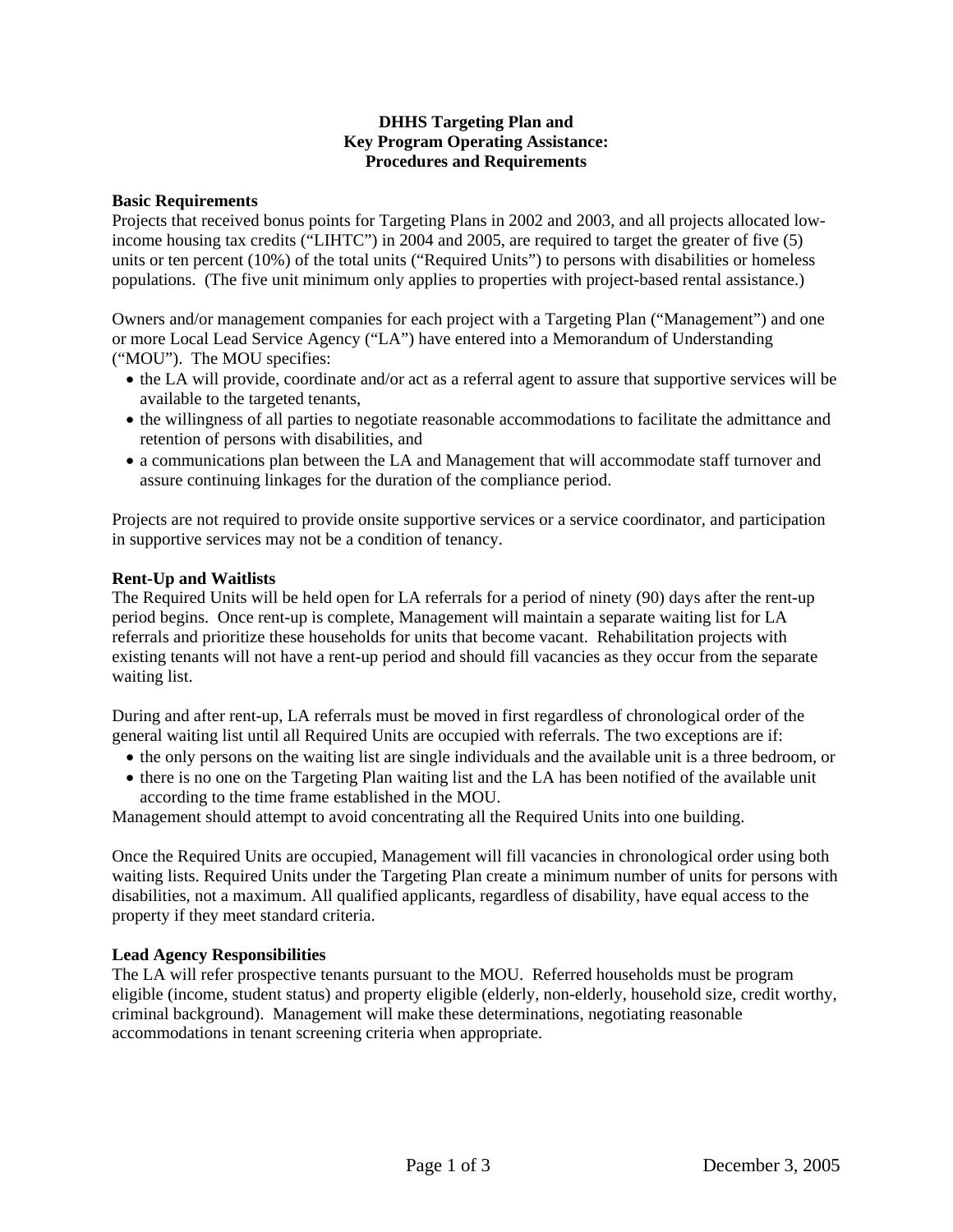The LA will provide Management with a Letter of Referral and ask that the prospective tenant be placed on the Targeting Plan waiting list. The Letter of Referral includes the following:

- Verification that the prospective tenant is qualified (i.e. is an adult with a permanent disability as defined in NCGS § 168A-3.)
- A release of information signed by the prospective tenant, authorizing communication between Management and the referring agency.
- Verification of the household's application for Section 8 (Housing Choice Voucher) assistance.
- Verification that household is not solely comprised of full time students.

While the named LA in the MOU may serve a particular population, the Required Units must be made available to qualified applicants with all types of disabilities. The LA should work with local disability service agencies and develop a collective process for referring tenants and making their services available to qualified tenants.

Many properties with Targeting Plans have mechanisms in place to provide lower rents. In order to make these units available to as many households as possible, all prospective tenants should be actively seeking Section 8 assistance.

# **Tenant Responsibilities**

The prospective tenant will complete an application for tenancy and any other documentation required by Management, including information required for the verification of income.

Once tenancy has been established, the tenant must fulfill the obligations of tenancy, provide annual information required for verification of income, and actively pursue Section 8 assistance.

#### **Management Responsibilities**

Management is responsible for knowing the number of required units and contacting the LA prior to starting rent-up. Working with the LA early on will facilitate compliance and avoid delays.

Management will screen each referral, applying the same criteria used for all other applicants, including reasonable accommodations. The applicant and LA will be notified of one of the following results:

- household is eligible and an appropriate unit is available,
- eligible but no unit available (placed on the waiting list) or
- rejected (reason must be disclosed).

For each accepted referral, Management will execute all pertinent documents to create a valid tenancy with the tenant (not the LA). Units with Targeting Plan referrals must be identified as such in the Rental Compliance Reporting System.

Other requirements of Management:

- affirmatively market to persons with disabilities,
- include a section on reasonable accommodation in application for tenancy,
- accept Section 8 (or other rental assistance) as allowable income and not require total income beyond that which is reasonably available to persons with disabilities currently receiving SSI and SSDI benefits.

# **Key Program Operating Assistance**

The NC Housing Finance Agency and Department of Health and Human Services have created the operating assistance program described below. The amount budgeted is for ten (10) years of assistance for the covered units. Properties awarded in 2004 that do not receive project-based Section 8 or USDA Rural Development rental assistance for 100% of the units are eligible for Key Program subsidy